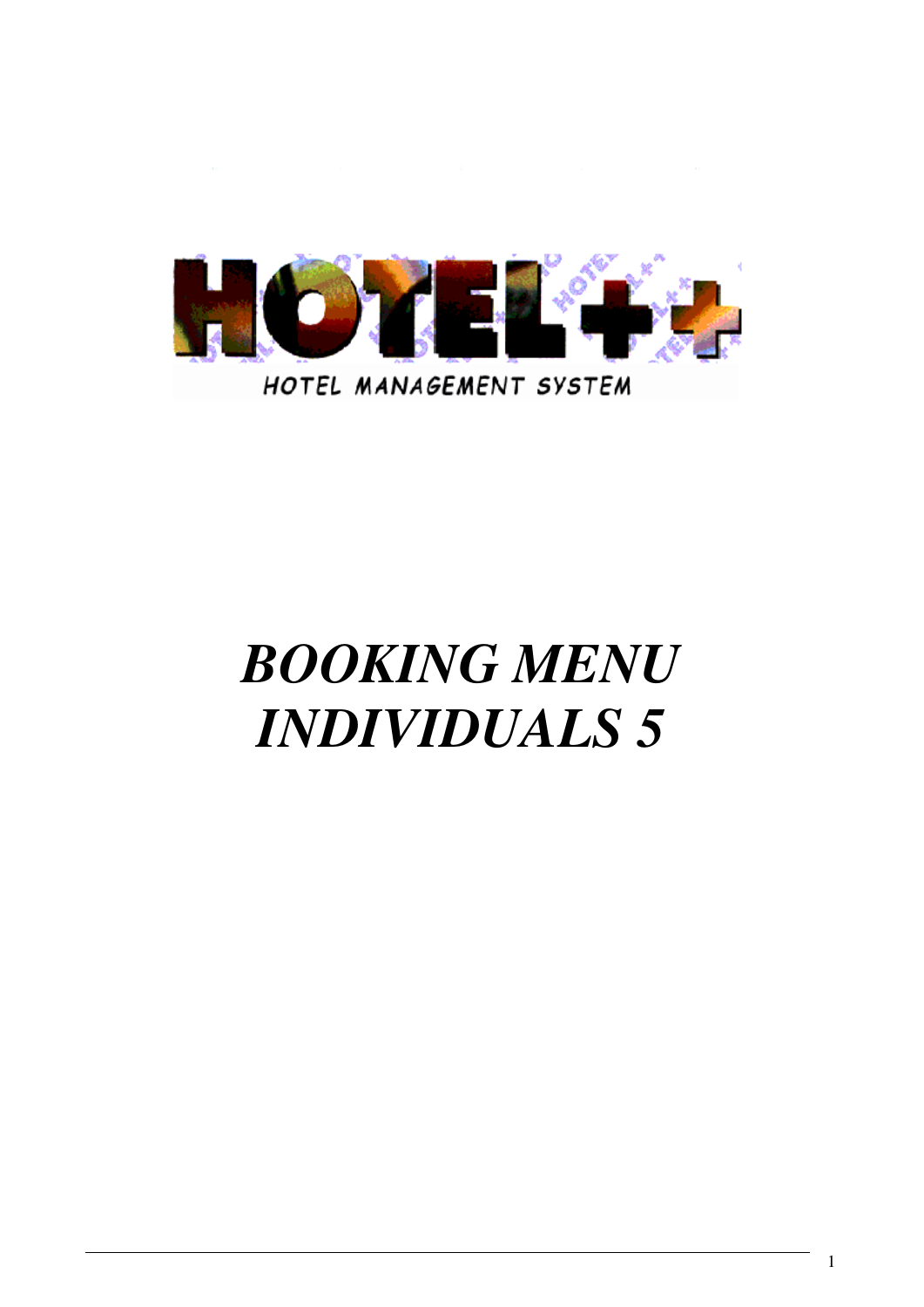## MENU SUMMARY FOR BOOKING INDIVIDUALS

| $\begin{array}{c} {\bf AVAILABLE~ROOMS~WINDOW}. \end{array}$ $\begin{array}{c} {\bf \footnotesize{.3}} \\ {\bf \footnotesize{.7}} \\ {\bf \footnotesize{.600MS~OUT~OF~SERVICE~WINDOW}.}. \end{array}$ |  |
|-------------------------------------------------------------------------------------------------------------------------------------------------------------------------------------------------------|--|
|                                                                                                                                                                                                       |  |
|                                                                                                                                                                                                       |  |
|                                                                                                                                                                                                       |  |
|                                                                                                                                                                                                       |  |
|                                                                                                                                                                                                       |  |
|                                                                                                                                                                                                       |  |
|                                                                                                                                                                                                       |  |
|                                                                                                                                                                                                       |  |
|                                                                                                                                                                                                       |  |
|                                                                                                                                                                                                       |  |
|                                                                                                                                                                                                       |  |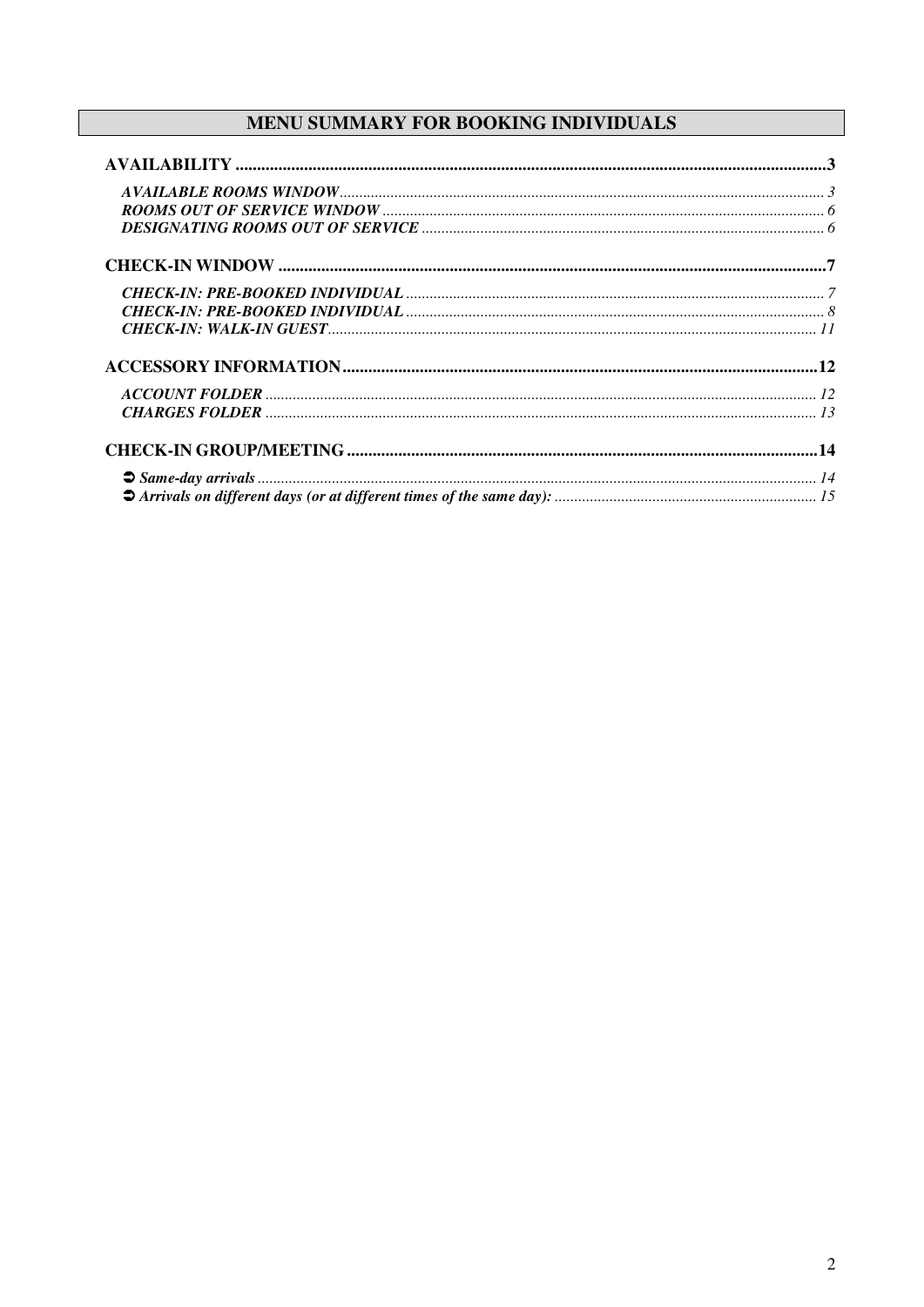## *AVAILABILITY*

## **Functions attached:**

- *DISPLAY AVAILABILITY*
- *LIST TOTAL AVAILABILITY*
- *DISPLAY SPECIFIC AVAILABILITY*
- *LIST EXPECTED ACTIVITY*
- *DISPLAY OCCUPIED/CONFIRMED/OPTIONED*
- *ROOMS OUT OF SERVICE*
- *EXHIBITIONS AND EVENTS*

#### **AVAILABLE ROOMS WINDOW**

The *Availability* window displays all information necessary to analyze room availability by type. From the opening screen, enter *Front Office.* Here, select the *Bookings* menu and within it, the *Availability* function) 1

<sup>1</sup> For more information about how to display allotment in the *Availability* window, see **Archive, Firm, Anagrafica Agency/Firm, Allotment**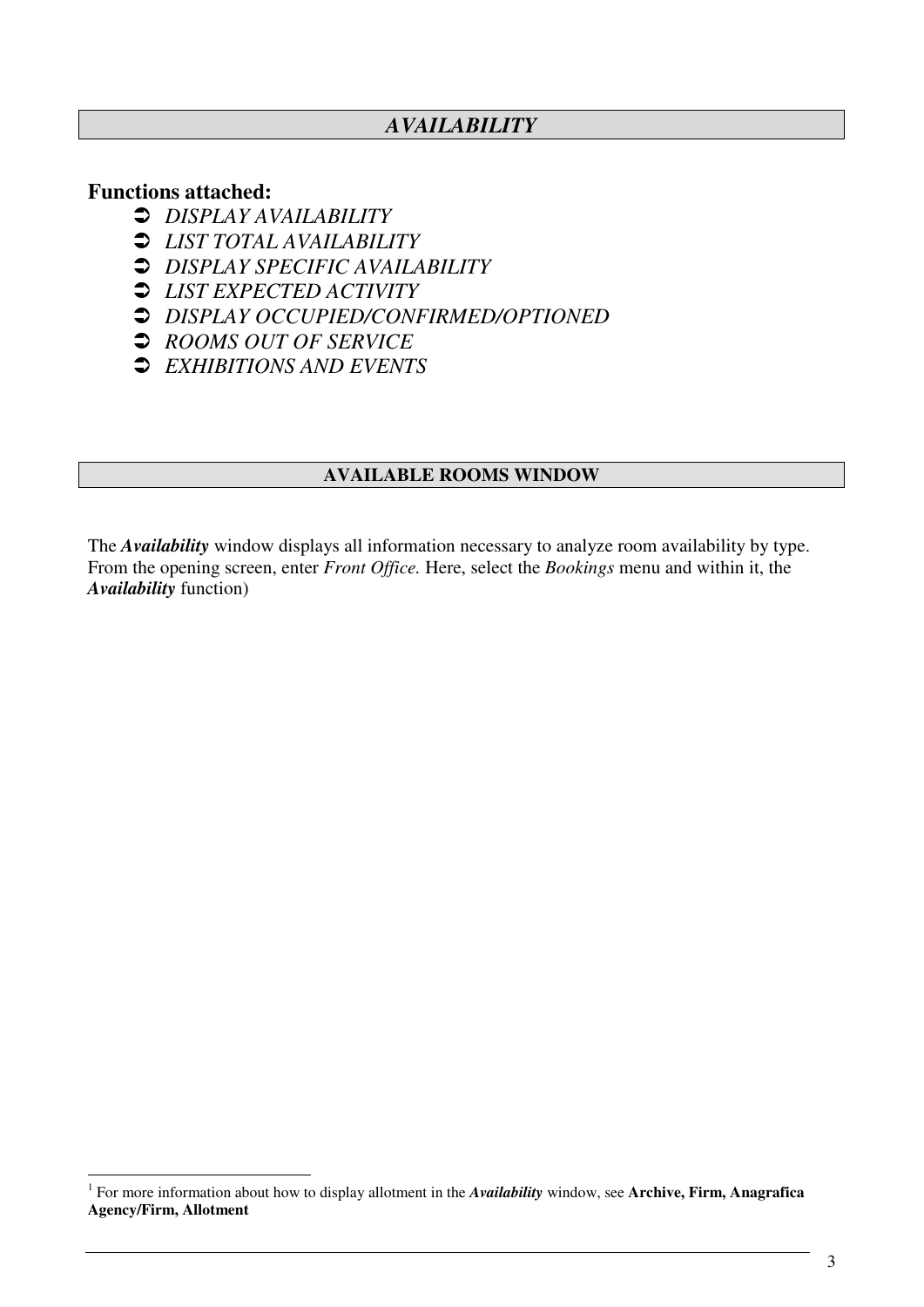Click to display occupancy by structure or by market. Click a second time will return to the initial availability

Click this arrow to select the desired structure. This can be *physical* (i.e. Hotel or Residence) or *virtual* (i.e. Allotment<sup>1</sup>)



Days of the week are displayed in different colors representing holidays or pre-holiday periods. Color can also indicate an upcoming particular exhibition or event.

Displays absolute terms of availability by rooms allotted, optioned, and free<sup>2</sup>

Double click on the date for which you would like to display availability, subdivided by guests by guests in house and guests due to arrive as shown in the following window

<sup>&</sup>lt;sup>2</sup> Rooms that have been alloted are considered rooms sold and are therefore part of unavailable rooms total.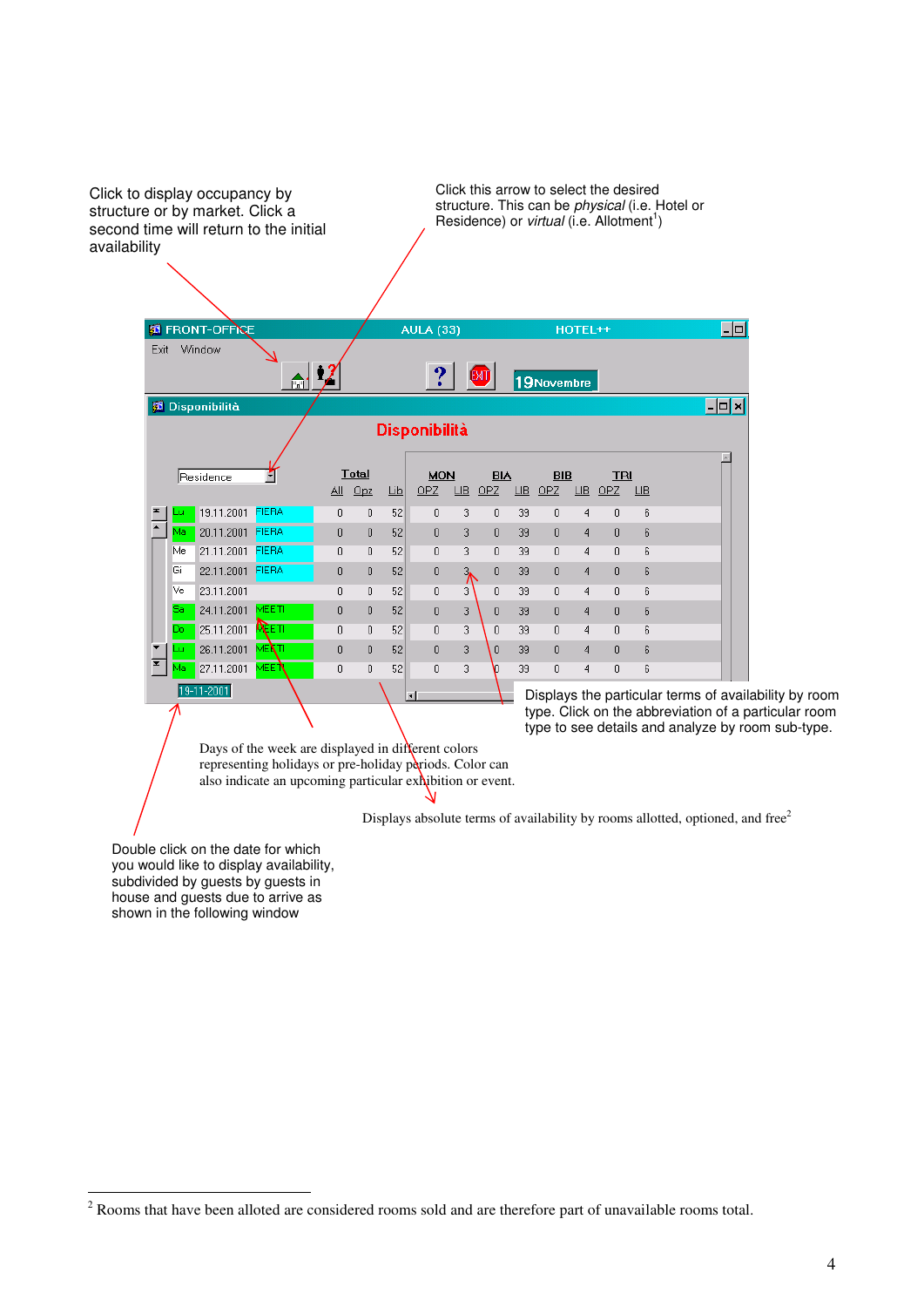Double-click a highlighted line to open the **Booking** window for this specific booking

| Occupazione Giornaliera del 19/10/99                                                                                                                                                                                                                                                                             |                                                                                                                                                                                                                                        |          |  |                           |  |     |                               |                |     |       |                        | $\blacksquare$ o $\blacksquare$ |
|------------------------------------------------------------------------------------------------------------------------------------------------------------------------------------------------------------------------------------------------------------------------------------------------------------------|----------------------------------------------------------------------------------------------------------------------------------------------------------------------------------------------------------------------------------------|----------|--|---------------------------|--|-----|-------------------------------|----------------|-----|-------|------------------------|---------------------------------|
| Cilente                                                                                                                                                                                                                                                                                                          | Ditta                                                                                                                                                                                                                                  | Gruppo   |  | Arrivi Partenze Qt.à Tipo |  |     | Camera Pre. Arrivi Num. Stato |                |     |       |                        |                                 |
| <b>GRUPPONE</b>                                                                                                                                                                                                                                                                                                  | 13COM                                                                                                                                                                                                                                  | GRUPPONE |  | 18/10/99 20/10/99 6       |  | **  |                               | 10             | lвв | 16635 | $_{\rm cc}$            | $\nabla$ Pre.                   |
| VACANZE                                                                                                                                                                                                                                                                                                          | A.C.D. TRAVEL OFFI VACANZE                                                                                                                                                                                                             |          |  | 15/10/99 22/10/99 21      |  | **  |                               | 30             | lвв | 16629 | GG                     |                                 |
| VACANZE                                                                                                                                                                                                                                                                                                          | A.C.D. TRAVEL OFFI VACANZE                                                                                                                                                                                                             |          |  | 14/10/99 21/10/99 21      |  | **  |                               | 30             | lвв | 16626 | ĠĠ                     | ⊽                               |
| GGRRPP                                                                                                                                                                                                                                                                                                           |                                                                                                                                                                                                                                        | GGRRPP   |  | 25/08/99 08/12/99         |  | **  |                               | 10             | lвв | 16508 | GG                     | $\nabla$ Pr.F.                  |
|                                                                                                                                                                                                                                                                                                                  | UGOLINI CARLO AL' A.C.D. TRAVEL OFFI                                                                                                                                                                                                   |          |  | 15/10/99 22/10/99 1       |  | ІCD | 102                           | 2              | вв  | 16630 | GA                     | ঢ়                              |
| UGOLINI CARLO                                                                                                                                                                                                                                                                                                    | A.C.D. TRAVEL OFFI                                                                                                                                                                                                                     |          |  | 18/10/99 25/10/99 1       |  | ІCD | 104                           | 12             | lвв | 16631 | $\overline{\text{CK}}$ |                                 |
| UGOLINI CARLO                                                                                                                                                                                                                                                                                                    | A.C.D. TRAVEL OFFI                                                                                                                                                                                                                     |          |  | 18/10/99 25/10/99 1       |  | CD  | 105                           | 2              | lвв | 16632 | cк.                    | п                               |
| DDT                                                                                                                                                                                                                                                                                                              |                                                                                                                                                                                                                                        |          |  | 18/10/99 20/10/99 1       |  | Іcр | 108                           | $\overline{a}$ | lвв | 16633 | lск                    |                                 |
| DDTO                                                                                                                                                                                                                                                                                                             |                                                                                                                                                                                                                                        |          |  | 18/10/99 20/10/99 1       |  | CD  | 112                           | 2              | lвв | 16634 | cк                     | ΠWai                            |
|                                                                                                                                                                                                                                                                                                                  |                                                                                                                                                                                                                                        |          |  |                           |  |     |                               |                |     |       |                        | $\square$ Pre.                  |
|                                                                                                                                                                                                                                                                                                                  |                                                                                                                                                                                                                                        |          |  |                           |  |     |                               |                |     |       |                        |                                 |
|                                                                                                                                                                                                                                                                                                                  |                                                                                                                                                                                                                                        |          |  |                           |  |     |                               |                |     |       |                        | $\Box$ Ana                      |
|                                                                                                                                                                                                                                                                                                                  |                                                                                                                                                                                                                                        |          |  |                           |  |     |                               |                |     |       |                        | $\Box$ Anni                     |
|                                                                                                                                                                                                                                                                                                                  |                                                                                                                                                                                                                                        |          |  |                           |  |     |                               |                |     |       |                        |                                 |
|                                                                                                                                                                                                                                                                                                                  |                                                                                                                                                                                                                                        |          |  |                           |  |     |                               |                |     |       |                        |                                 |
|                                                                                                                                                                                                                                                                                                                  |                                                                                                                                                                                                                                        |          |  |                           |  |     |                               |                |     |       |                        |                                 |
| Alla Data<br>19/10/1999                                                                                                                                                                                                                                                                                          | Quantità<br>C. Tipologia<br>Quantità<br>C.Mercato<br>27<br>IA1<br>Iо<br>lG<br>Totale in Selezione<br>$\overline{\phantom{a}}$<br>PKG <sup>-</sup><br><b>DBE</b><br>In.<br>In.<br>32<br>12345<br>lo.<br>E<br>13245<br>DIV<br>lo.<br>In. |          |  |                           |  |     |                               |                |     |       |                        |                                 |
| Displays the total number of<br>Click desired check-boxes to<br>Click arrow to scroll<br>rooms both occupied and<br>display only the rooms within<br>either forward or<br>booked.<br>specific parameters.<br>back through dates<br>Displays subtotals of rooms<br>occupied divided by room type<br>and by market |                                                                                                                                                                                                                                        |          |  |                           |  |     |                               |                |     |       |                        |                                 |

**ATTENTION: In this program, the** *Availability* **window displays the types of rooms sold. Double-click on the date for a more detailed display. The** *Tables* **window will specify room numbers sold (where assigned). Open** *Tables* **from Windows desktop by clicking the Tables icon 3 .**

<sup>3</sup> See *Tables*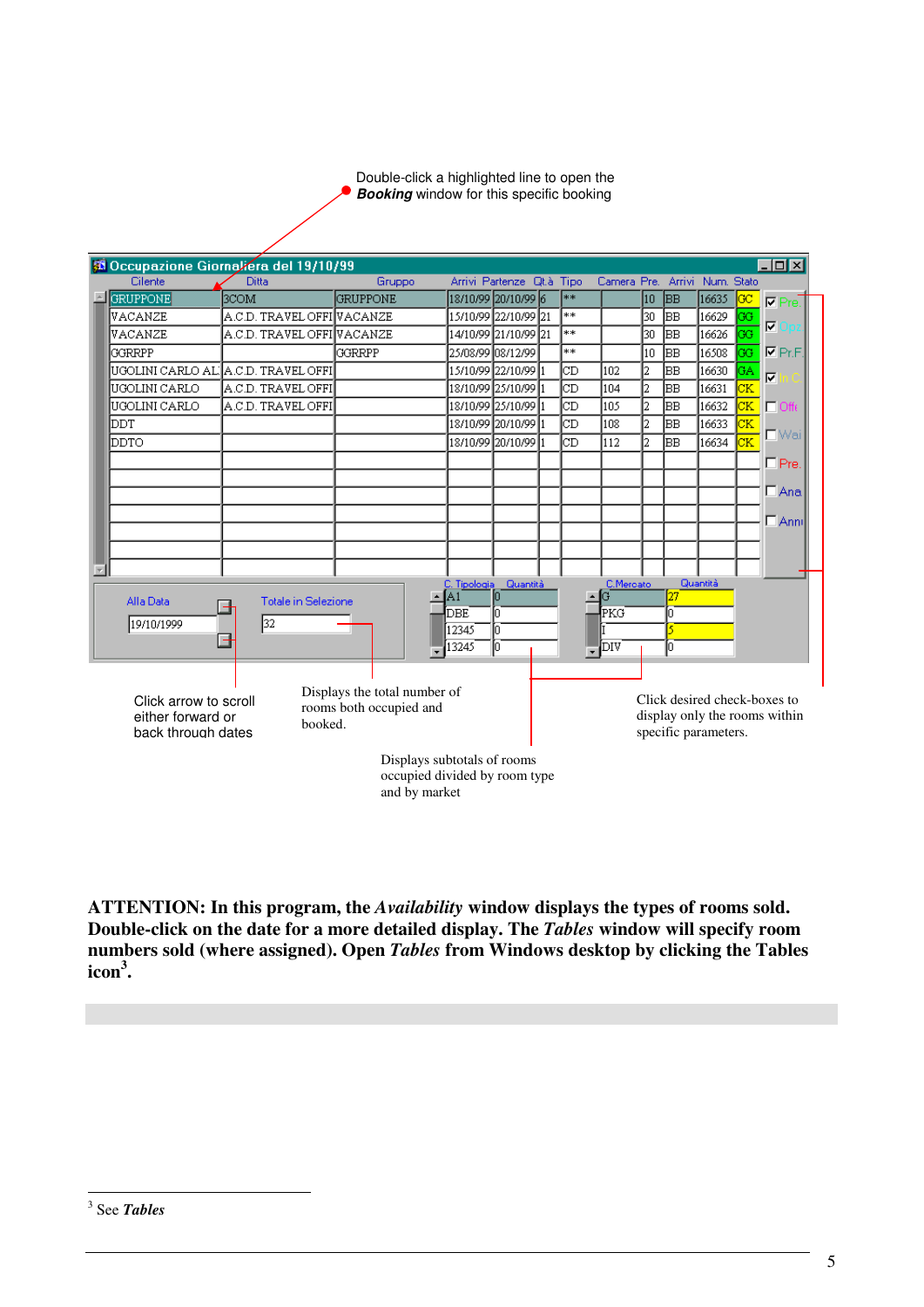#### **ROOMS OUT OF SERVICE WINDOW**

Use the *Rooms out of Service* window to define which rooms cannot be occupied or sold.

|        | Camere-Fuori Servizio |        |        |                                                      |
|--------|-----------------------|--------|--------|------------------------------------------------------|
| Camera | Da data -             | A data | Motivo | Descrizione                                          |
| 101    |                       |        |        | 01/10/1999 31/10/1999 MAN MANUTENZIONE STRAORDINARIA |
| 178    |                       |        |        | 01/01/2000 31/12/2000 MAN MANUTENZIONE STRAORDINARIA |
|        |                       |        |        |                                                      |
|        |                       |        |        |                                                      |
|        |                       |        |        |                                                      |
|        |                       |        |        |                                                      |
|        |                       |        |        |                                                      |
|        |                       |        |        |                                                      |
|        |                       |        |        |                                                      |

Press the F9 key to select and enter the room number desired

Press the F9 key to display and select the correct code to explain why the room cannot be occupied

#### **DESIGNATING ROOMS OUT OF SERVICE**

- 1. From the opening screen, enter *Front Office.* Here, select the *Bookings* menu and within it, the *Availability* function followed by *Rooms out of Service*.
- 2. In the *Rooms out of Service* window, click enter/insert  $\left| \bigotimes \right|$ .
- 
- 3. Position the cursor on the *Room* field and enter the desired room number.

**N.B.** If you wish to see a list of available rooms press the F9 key.

- 4. Enter in the appropriate boxes all details necessary to designate this room out of service.
- 5. To save the changes click  $\boxed{\text{SAVE}}$  or press F10.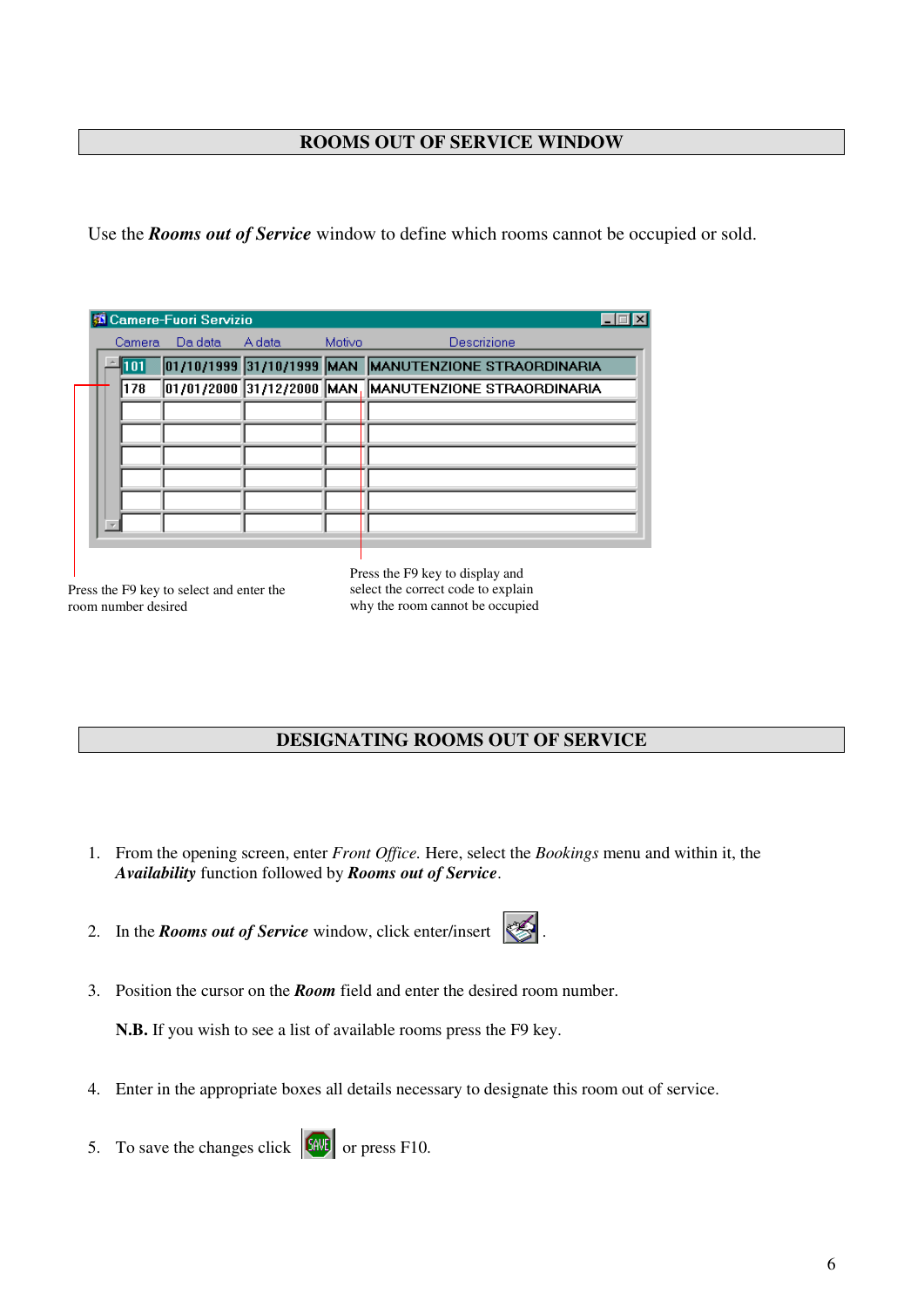## *CHECK-IN WINDOW*

The *Check-in* window is composed of several folders/files and contains all the information entered during booking. The part of the window immediately under the upper toolbar gives a general summary of the folders in the database. Highlighting a booking is this section displays that guest's details in lower half of the window.

| Summary window where you can scroll up or<br>down the list using the arrows on the left side                                                                                                                                                                                                                                                                                                   | Status of booking<br>abbreviation                                                                                                                            |
|------------------------------------------------------------------------------------------------------------------------------------------------------------------------------------------------------------------------------------------------------------------------------------------------------------------------------------------------------------------------------------------------|--------------------------------------------------------------------------------------------------------------------------------------------------------------|
| This highlighted line indicates you've selected<br>the Lentini booking. To display the file<br>information, simply click on this line                                                                                                                                                                                                                                                          | Arrows allow you to scroll<br>down the bookings<br>Booking<br>Number<br>Type of Room                                                                         |
| <b>FRONT-OFFICE</b><br>稻<br>Disponibilità<br>Tariffe<br>Depositi<br>Agenzia-Ditte<br><b>Cauzioni</b>                                                                                                                                                                                                                                                                                           | on nati Hatal Po <mark>ntice ("E)</mark><br>HOTEL++<br><b>VDA</b><br>Pay<br>Liste<br>Windo<br>Clienti<br>Meeting -Gruppi<br>Exit                             |
| <b>ASCAN</b><br>٠ő<br>[SAVI<br>$\equiv$                                                                                                                                                                                                                                                                                                                                                        | ż,<br>19 Novembre                                                                                                                                            |
| Prenotazione<br>I Cliente<br>Ditta<br>$\Sigma$ Gruppo<br>ALCATEL ITALIA S.<br>LENTINI MATILDA<br>٠<br><b>z</b>                                                                                                                                                                                                                                                                                 | Q.ta TTipe TRoom Pre. TArr. Num. State<br><mark>≅l</mark> Arrivo <mark>≅l</mark> Part.<br>上<br>19/11/01 22/12/01 1 BIA<br>APP<br>144<br>l1<br><b>VOUCHER</b> |
| Prenotazione<br>Condizioni<br>Storia                                                                                                                                                                                                                                                                                                                                                           | PAS <sub>5</sub><br>Operativo                                                                                                                                |
| $19/11/2001$ Lu<br>Arrivo<br>Struttura <b>Residence</b> 7<br>33<br>Individuali Dir<br>Notti<br>Mercato<br>Privato<br>22/12/2001 Sa<br>Canale<br>Partenza<br>Origine Telefono<br>AII. IT<br>Quantita<br>l1<br>Prodotto<br>$\overline{\phantom{a}}$<br>Tipologia<br><b>BIA</b><br>N.Camera<br>Presenze 1<br><b>Ris</b><br>Gra'Osp <sup>[7]</sup><br>Arrangiamento APP<br><b>H30</b><br>Contratto | <b>Ditta</b><br>$\mathbf{x}$<br>ALCATEL ITALIA S.P.A.<br>Agenzia<br>Rappresentante<br>E<br>Gruppo<br>Preno                                                   |
| 4.080.000,00<br>$.00 \times$<br>Prezzo<br>Sconto<br><b>VALENTINI MATILDA</b><br>Cliente                                                                                                                                                                                                                                                                                                        | L<br>Check-in<br>اتقا<br>▼                                                                                                                                   |
| <b>Numero</b><br>Voucher<br>144<br>Market through which the client was booked                                                                                                                                                                                                                                                                                                                  | Off WL Gar<br><b>Stato</b> Garantita                                                                                                                         |

This lower part of the window displays details for the single booking you have selected and highlighted above.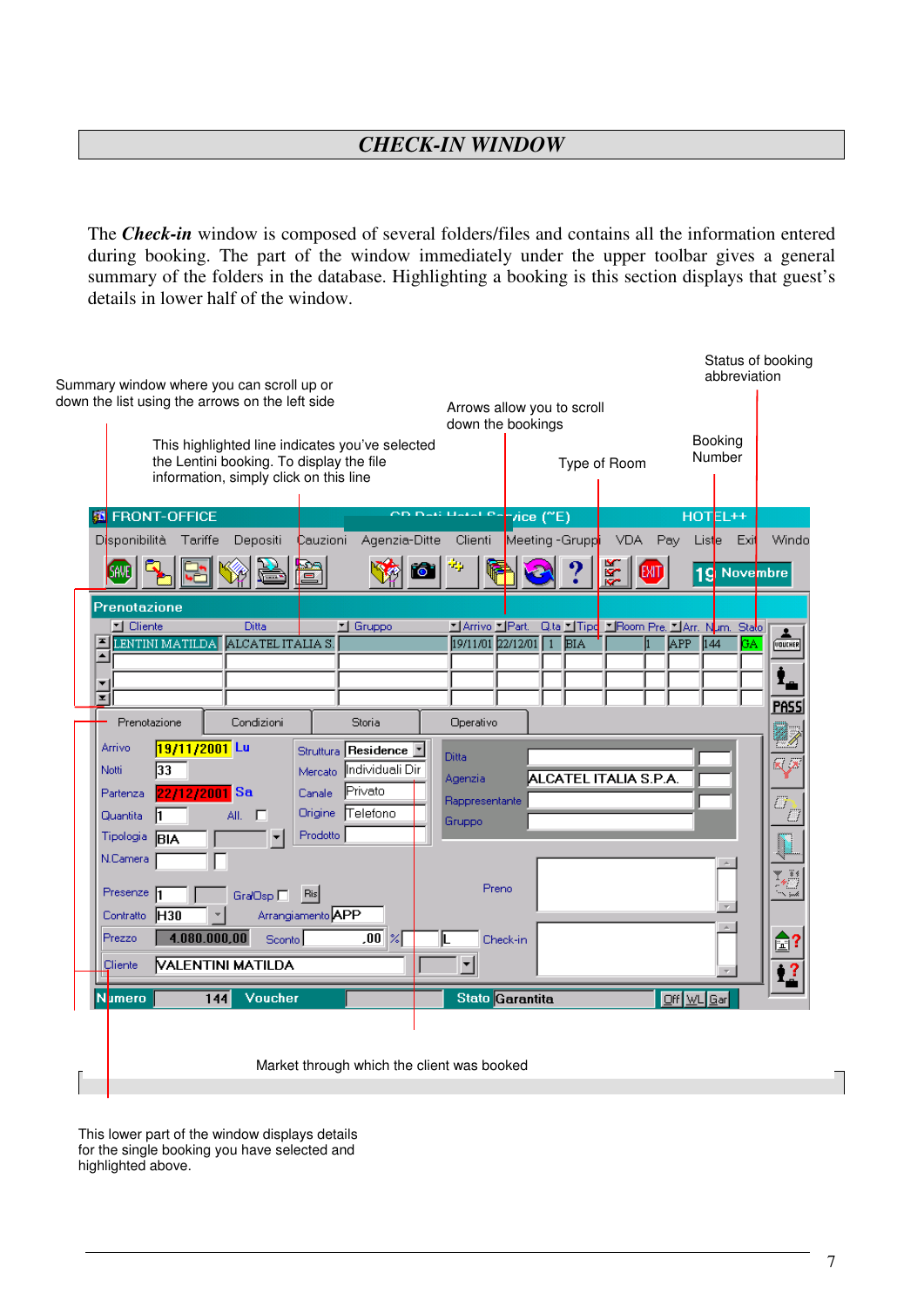#### **CHECK-IN: PRE-BOOKED INDIVIDUAL**

- 1. From the opening screen, enter *Front Office.* Here, select the *Bookings* menu and within it, the *Booking* function.
- 2. In the *Booking* window, find the guest's booking by clicking *Search Arrivals* .





Position cursor over the field in which you'd like to search<sup>4</sup> (If you do not enter data into one of the fields, the system will search all bookings) and click *Execute* (or press F8) to search the database. To end search and return to the previous screen click *Cancel* or (or press CTRL+q).

- 3. Verify the information displayed in the folder.
- 4. Click *Check-in*  $\sqrt{\frac{\text{arcsin}^2}{n}}$

| Prenotazione     |                                                      |                       |                                            |    |                                           |     |     |           |                                                  |           |
|------------------|------------------------------------------------------|-----------------------|--------------------------------------------|----|-------------------------------------------|-----|-----|-----------|--------------------------------------------------|-----------|
| 国 Cliente        | Ditta                                                | Gruppo<br>⊡           | <mark>그</mark> Arrivo <mark>그</mark> Part. |    | Q.ta Tipo ERoom Pre. EArr. Num. Stato     |     |     |           |                                                  |           |
| UGOLINI CARLO    |                                                      |                       | 18/10/99  25/10/99                         |    | CD                                        |     | 2   | BB.       | 16631                                            | IGA"      |
| $\blacktriangle$ |                                                      |                       |                                            |    |                                           |     |     |           |                                                  |           |
| ⊡                |                                                      |                       |                                            |    |                                           |     |     |           |                                                  |           |
| 国                |                                                      |                       |                                            |    |                                           |     |     |           |                                                  |           |
|                  | To Check-In a guest click this icon<br><b>QUOTER</b> |                       |                                            |    |                                           |     |     |           | file will change from<br>Guaranteed to Check-in. |           |
| <b>国</b> Cliente | <b>Ditta</b>                                         | $\blacksquare$ Gruppo | <mark>그</mark> Arrivo 고 Part.              |    | Q.ta I Tipo I Room Pre. I Arr. Num. Stato |     |     |           |                                                  |           |
| JGOLINI CARLO    |                                                      |                       | 18/10/99 25/10/99                          | -1 | CD                                        | 105 | 12. | <b>BB</b> | 16632                                            | <b>CK</b> |
|                  |                                                      |                       |                                            |    |                                           |     |     |           |                                                  |           |
| E                |                                                      |                       |                                            |    |                                           |     |     |           |                                                  |           |
| 囸                |                                                      |                       |                                            |    |                                           |     |     |           |                                                  |           |

- 5. If the guest was not given a room number during booking, assign a room number now.
- 6. Enter the names of any accompanying guests.

<sup>4</sup> To make a search, indicate one or more letters followed by the % (percent) sign. For example, in the *Guest Name* field, typing ALPI% will show ALPITOUR, ALPIEAGLES, and even ALPINESTARS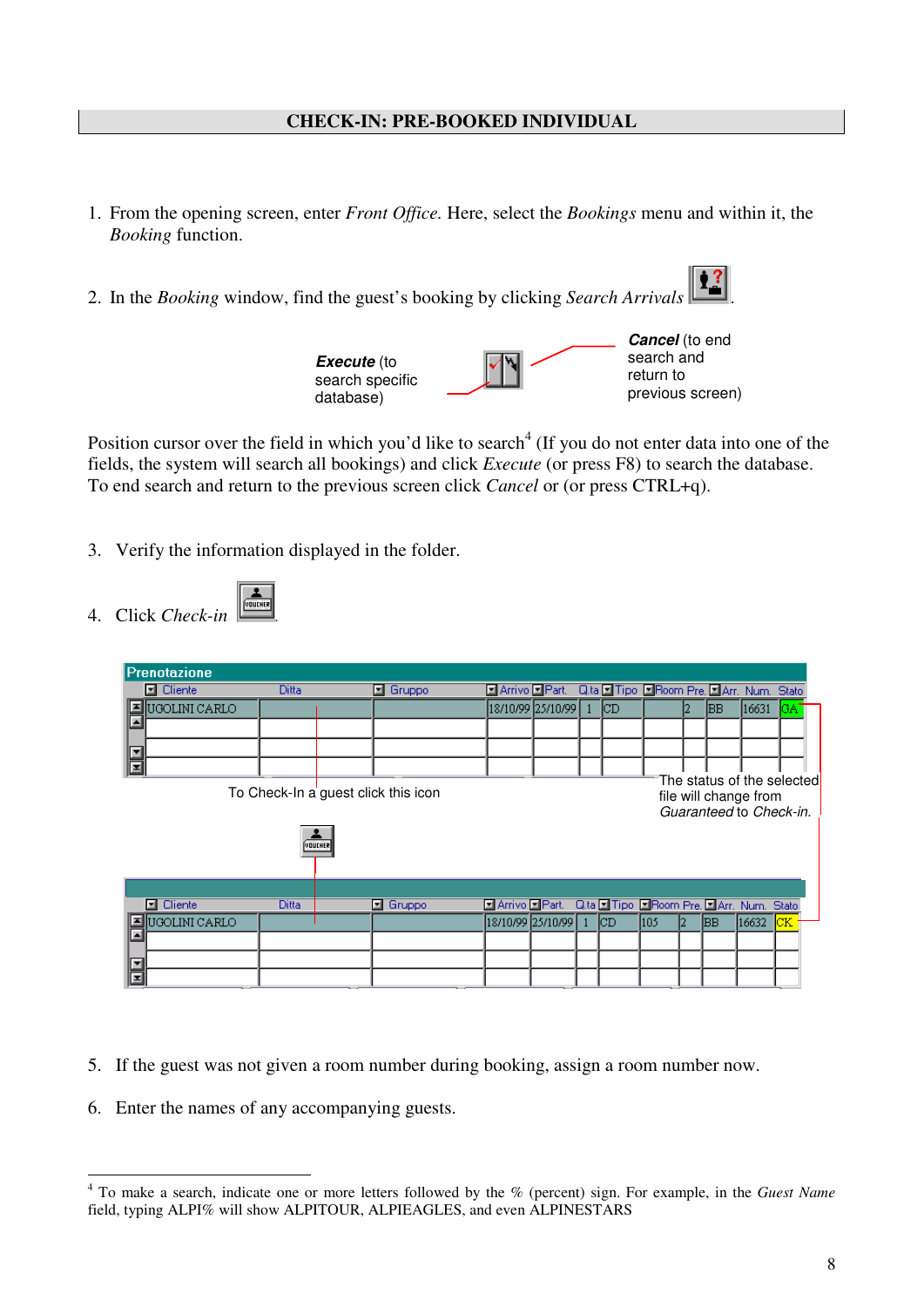| $\sim$<br>،LU<br><br>--<br>-- |  |
|-------------------------------|--|
|                               |  |

Clicking this arrow displays a window where you can enter names of any accompanying guests



Click Registration form to compile registration form during check-in<sup>5</sup>

7. To save the file click  $\boxed{\frac{\text{GAVB}}{\text{OIV}}}\$  or press F10.

**N.B.** During check-in, the program allows you to enter other information details.

<sup>&</sup>lt;sup>5</sup> This part of the program is dedicated to the management of registration forms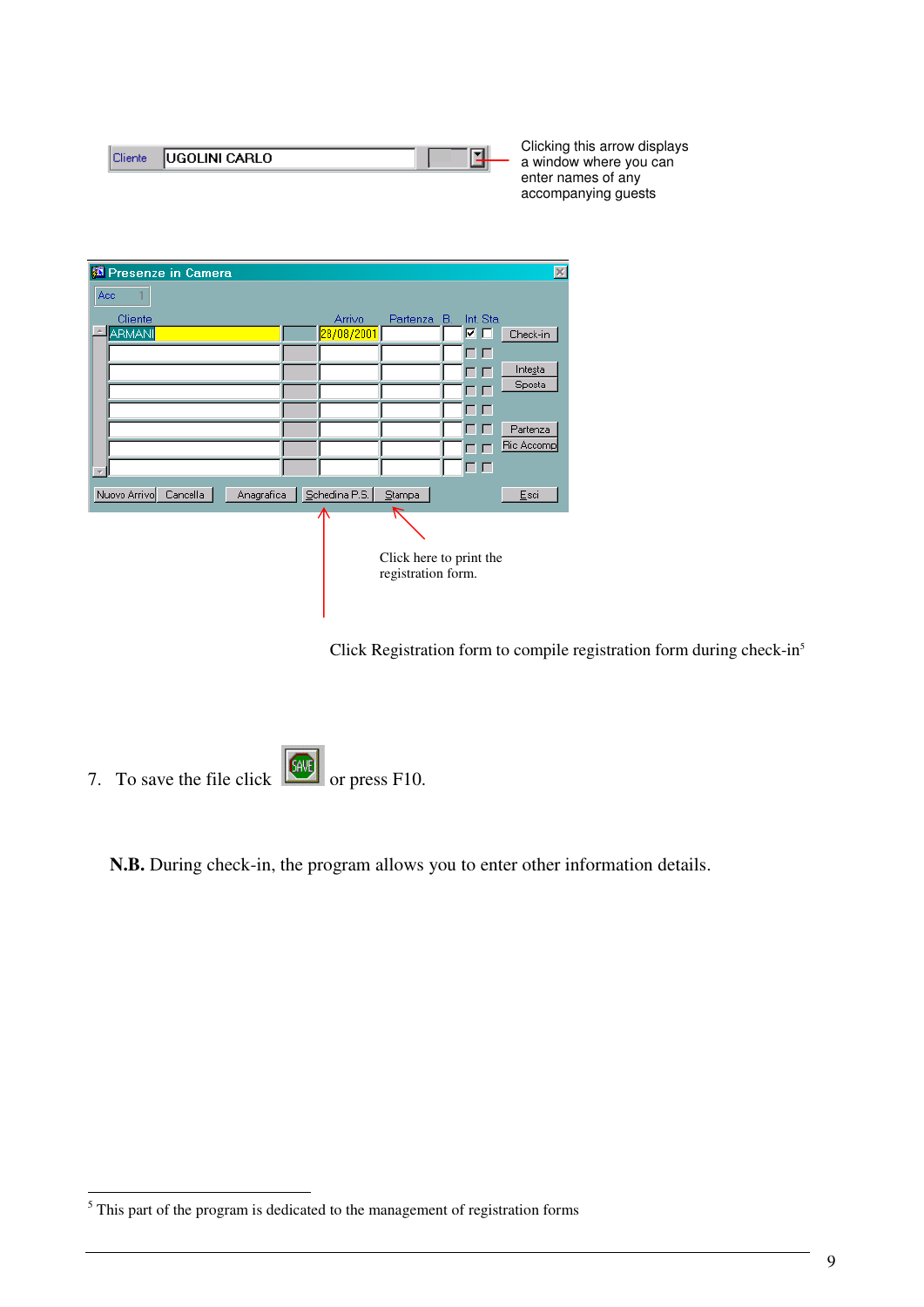*PREMISE: Once the date of arrival of a booking has passed, the system will not permit modification of any booking details, however you can check-in a guest arriving the day after his scheduled arrival date by using the following method.*

#### *Night Arrival*

If the guest arrives very late on their scheduled arrival date, you can check-in the guest by designating the booking file a *Night Arrival*.



When the number of nights for the stay is 1, designate the check-in as night arrival, and the system will automatically debit the appropriate amount for the hotel plan selected. If the guest stay will be for more than one night, the first charge automatically debited will be for the day. The system will inform the operator that the file is lacking an automatic debit for the preceding day. In this case, the operator must first execute an automatic debit for the preceding day and then initiate an automatic debit for the present day.

#### *Arriving Tomorrow*

If a guest arrives the day after his scheduled arrival date, you can check-in the guest by designating the booking file an *Arriving Tomorrow.* The file will automatically be debited for the previous night's stay.

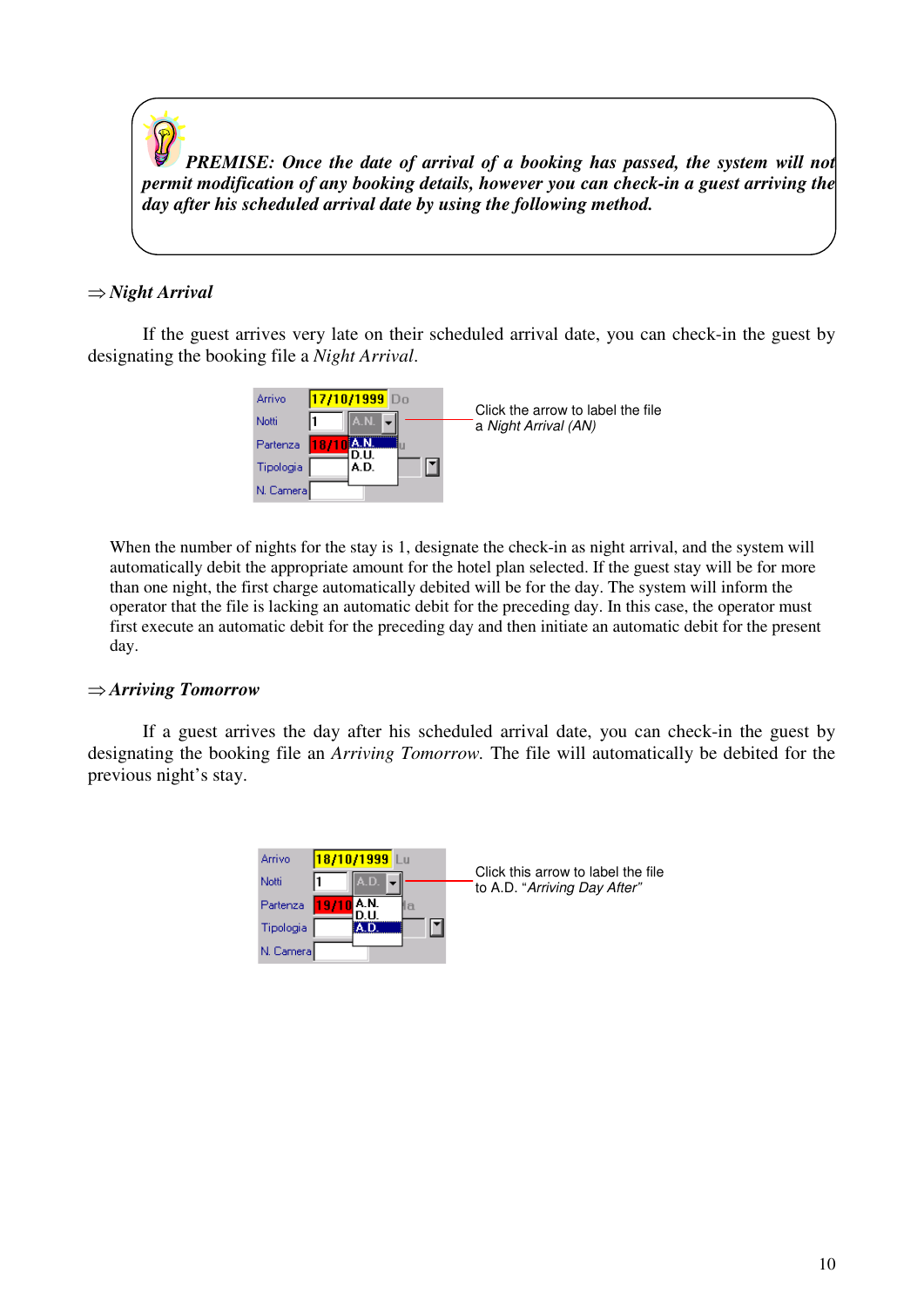#### **CHECK-IN: WALK-IN GUEST**

To check-in a guest who isn't pre-booked, follow the directions given in *Entering Individual Bookings* BUT instead of clicking *Enter Booking* ( $\mathbb{R}$ , click instead *Check-in Walk-in* **PASS**.

> Click the *Check-in Walk-in* icon to execute in a single operation, the functions normally **PASS** processed during booking and check-in.

**N.B.** While checking in walk-in guests, the system allows you to enter any other guest details that may be relevant.

#### *Day Use*

If a guest's stay will begin and end on the same day, designate the file *Day Use* and the guest will automatically be debited for the agreed hotel plan.

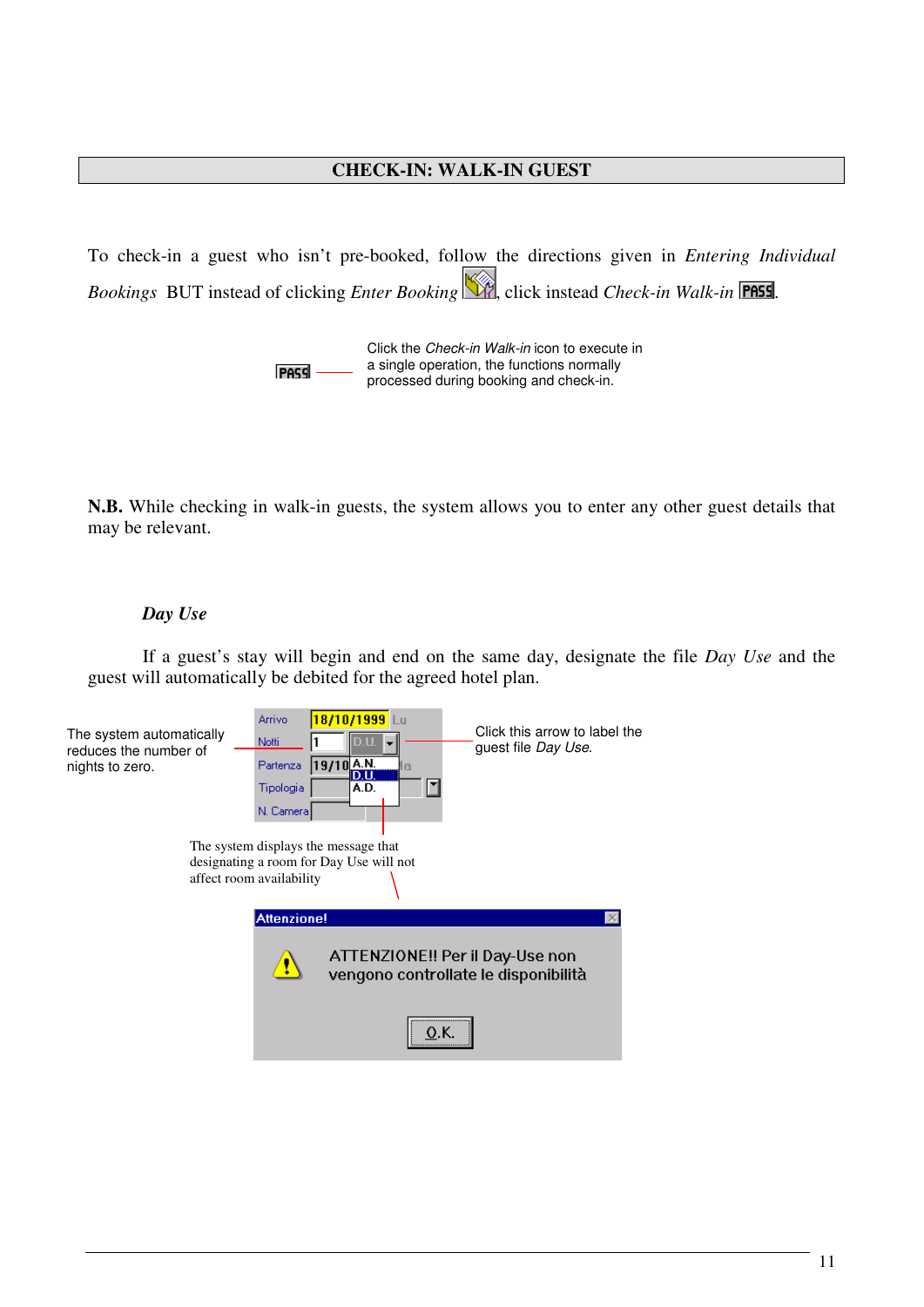The central section of the *Check-in* window displays other file details which you can add to at this time.

**N.B.** Besides the four folders contained in the *Booking* window the *Check-in* window contains two additional folders: *Check-in and Charges*.

#### **ACCOUNT FOLDER**

The *Check-in* window, like the *Booking* window, displays all the guest's basic information. Here you can modify the file, as necessary, changing departure dates or assigning room.

| <b>Check-In</b>                                                                                             |                                                    |                                                                                                         |                                              |                       |                                       |
|-------------------------------------------------------------------------------------------------------------|----------------------------------------------------|---------------------------------------------------------------------------------------------------------|----------------------------------------------|-----------------------|---------------------------------------|
| I Cliente                                                                                                   | Ditta                                              | $\Sigma$ Gruppo                                                                                         | ∐ Arrivo ∑ Part.                             |                       | Q.ta Tipo TRoom Pre. TArr. Num. Stato |
|                                                                                                             | VALENTINI MATILE ALCATEL ITALIA S.                 |                                                                                                         | 19/11/01 22/12/01 1 BIA                      | 216                   | <b>APP</b><br>$ {\rm CK} $<br>144     |
| $\blacktriangle$                                                                                            |                                                    |                                                                                                         |                                              |                       |                                       |
| $\blacktriangledown$                                                                                        |                                                    |                                                                                                         |                                              |                       |                                       |
| $\overline{z}$                                                                                              |                                                    |                                                                                                         |                                              |                       |                                       |
| Prenotazione                                                                                                | Condizioni                                         | Storia                                                                                                  | Operativo                                    | Addebiti              | Checkin                               |
| $19/11/2001$ Lu<br>Arrivo<br>Notti<br>33<br>22/12/2001<br>Partenza<br>Tipologia <b>BIA</b><br>N. Camera 216 | l Sa<br>О<br><b>BIA</b>                            | \$truttura Residence<br>Mercato Individuali Dir<br>Privato<br>Canale<br>Telefono<br>Origine<br>Prodotto | Ditta<br>Agenzia<br>Rappresentante<br>Gruppo | ALCATEL ITALIA S.P.A. |                                       |
| Presenze<br><b>H30</b><br>Contratto                                                                         | Ris<br>Gra'Osp <sup>[7]</sup><br>Arrangiamento APP |                                                                                                         | Interne                                      |                       |                                       |
| Prezzo<br>Cliente                                                                                           | 4.080.000,00<br>Sconto<br><b>VALENTINI MATILDA</b> | $.00\, \%$                                                                                              | Cliente                                      |                       |                                       |
| <b>Numero</b>                                                                                               | Voucher<br>144                                     |                                                                                                         | Stato Check_in                               |                       | Off   WL Gar                          |

When you enter a new departure date the system updates the number of nights the guest will stay

Press F9 to assign a new room number or to change a pre-assigned room number

Notes made in the Booking window are also displayed in this field of the Check-In window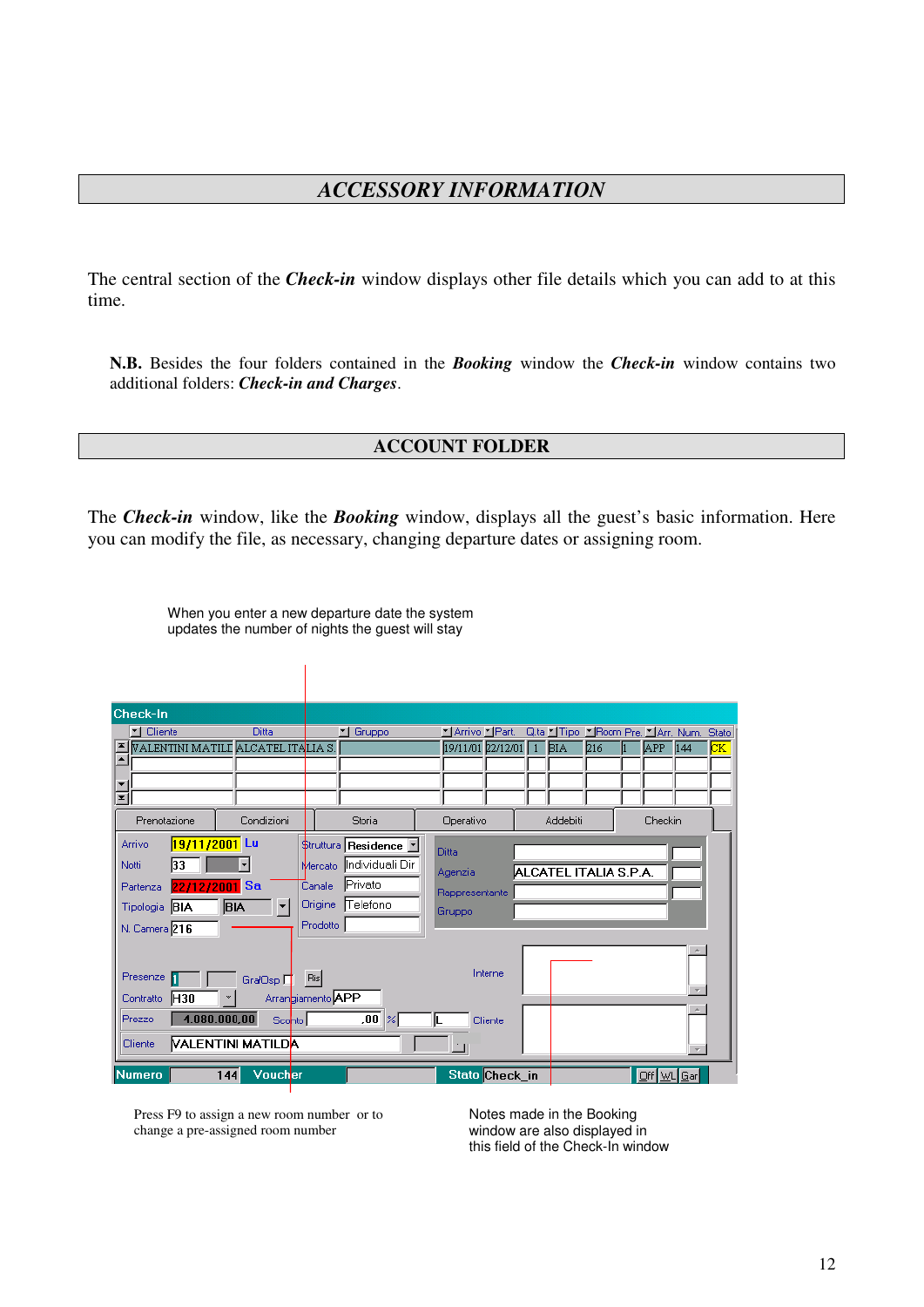This folder details all charges debited to a guest account.

Click the check-box to display any bills that have been issued

|                                                         | <b>Check-In</b>                    |                               |  |                             |  |                           |               |  |                                        |             |                    |     |                        |
|---------------------------------------------------------|------------------------------------|-------------------------------|--|-----------------------------|--|---------------------------|---------------|--|----------------------------------------|-------------|--------------------|-----|------------------------|
|                                                         | I Cliente                          | Ditta                         |  | $\mathbb{Z}$ Gruppo         |  | ∐ Arrivo <u>- I</u> Part. |               |  | Q.ta Tipo Tipoon Pre. TArr. Num. Stato |             |                    |     |                        |
|                                                         | VALENTINI MATILI ALCATEL ITALIA S. |                               |  |                             |  | 19/11/01 22/12/01 1 BIA   |               |  |                                        | $\sqrt{16}$ | APP                | 144 | $\overline{\text{CK}}$ |
| ٠                                                       |                                    |                               |  |                             |  |                           |               |  |                                        |             |                    |     |                        |
|                                                         |                                    |                               |  |                             |  |                           |               |  |                                        |             |                    |     |                        |
| <b>x</b>                                                |                                    |                               |  |                             |  |                           |               |  |                                        |             |                    |     |                        |
|                                                         | Prenotazione                       | Condizioni                    |  | Storia                      |  | Operativo                 |               |  | Addebiti                               |             | Checkin            |     |                        |
| Estratto conto<br><b>C</b> Emessi<br><b>C</b> In Essere |                                    |                               |  |                             |  |                           |               |  |                                        |             |                    |     |                        |
|                                                         | 12.000                             | 1.300.000                     |  | 50.000                      |  |                           |               |  |                                        |             |                    |     |                        |
|                                                         |                                    |                               |  |                             |  |                           |               |  |                                        |             |                    |     |                        |
|                                                         | D.Reg.                             | Ô.Bif.                        |  | Codice Descrizione Addebito |  |                           |               |  |                                        | Importo     |                    |     |                        |
|                                                         |                                    | 19/11/2001 18/11/2001 FAX Fax |  |                             |  |                           |               |  |                                        | 12.000,00   |                    |     |                        |
|                                                         |                                    |                               |  |                             |  |                           |               |  |                                        |             |                    |     |                        |
|                                                         |                                    |                               |  |                             |  |                           |               |  |                                        |             |                    |     |                        |
|                                                         |                                    |                               |  |                             |  |                           |               |  |                                        |             |                    |     |                        |
|                                                         |                                    |                               |  |                             |  |                           |               |  |                                        |             |                    |     |                        |
|                                                         | Dettagli                           |                               |  |                             |  |                           | <b>TOTALE</b> |  |                                        | 12.000,00   |                    |     |                        |
|                                                         | Numero<br>144                      | Voucher                       |  |                             |  | Stato Check_in            |               |  |                                        |             | Off <u>W</u> L Gar |     |                        |
|                                                         |                                    |                               |  |                             |  |                           |               |  |                                        |             |                    |     |                        |

The values displayed in these sub-folders detail charges which have been subdivided and apportioned as per specific billing conditions

> *Attention: This window is for display purposes only. Operators cannot modify any information contained here.*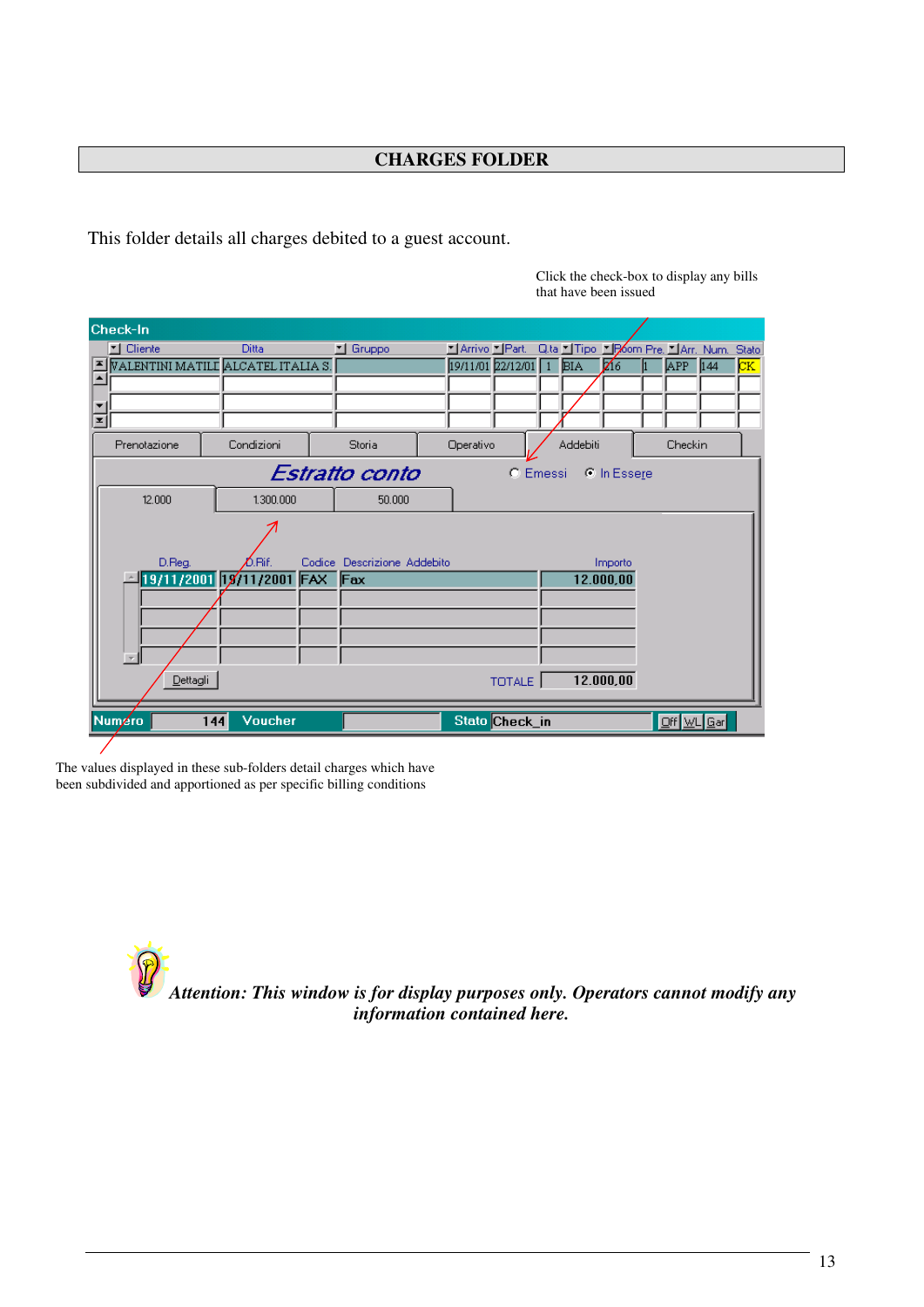## *CHECK-IN GROUP/MEETING*

- 1. From the opening screen, enter *Front Office.* Here, select the *Bookings* menu and within it, the *Booking* function, and then click Group/Meeting
- 2. In the *Booking* window, find the booking by clicking *Search Arrivals* when searching 2. within the Group/Meeting folder, the search icon does not have two parts but performs only a single function – to display all the groups arriving that day.
- 3. Verify the information displayed.
- 4. Checking in same-day arrivals uses a procedure different from the one used to check-in guests arriving on different days.

#### *Same-day arrivals*

Check-in is effected from the time you click the *Check-in* icon.

|         | <b>Congressi</b> - Gruppi |                |            |            |     |            |
|---------|---------------------------|----------------|------------|------------|-----|------------|
|         | Ditta                     | Gruppo         | Arrivo     | Partenza   |     | Pre. Stato |
| E<br>⊪∽ | IA.C.D. TRAVEL OFFICE     | <b>VACANZE</b> | 18/10/1999 | 25/10/1999 | 130 |            |
| 叵       |                           |                |            |            |     |            |
| 囸       |                           |                |            |            |     |            |

Simply click the *Check-in* icon and the process is complete



In this manner, the program automatically initializes (or opens) the master account and checks in every room assigned to the party for that day's arrivals.

|     | Congressi - Gruppi |                |            |            |     |            |
|-----|--------------------|----------------|------------|------------|-----|------------|
|     | Ditta:             | Gruppo         | Arrivo     | Partenza   |     | Pre. Stato |
|     | C.D. TRAVEL OFFICE | <b>VACANZE</b> | 18/10/1999 | 25/10/1999 | 113 | СC         |
| ∣l≛ |                    |                |            |            |     |            |
| e   |                    |                |            |            |     |            |
| G)  |                    |                |            |            |     |            |

Click *Check-in* to automatically process check-in for the group leader (account holder)…

|                           | Depositi              |            | Addebiti  |             |                | Condizioni     | Soggiorno            |           | Statistica | Storia           |              |           |  |
|---------------------------|-----------------------|------------|-----------|-------------|----------------|----------------|----------------------|-----------|------------|------------------|--------------|-----------|--|
|                           | Pratica               |            | Camere    |             |                | Ristorazione   | Sale                 |           | Servizi    |                  | Totali       |           |  |
| Contratto <sup>N'</sup> 6 |                       |            |           | Arr. BB     |                |                |                      | Allotment |            |                  |              |           |  |
|                           | Propaga               |            |           |             |                | <i>Camere</i>  |                      |           |            |                  |              |           |  |
|                           | Arrivo                | Partenza   | Nr.       | <b>Tipo</b> | Pres.          |                | <b>Cliente Hotel</b> |           | Room       | Prezzo           | Gr.All.Stato |           |  |
|                           | 18/10/1999            | 25/10/1999 |           | n           |                | 2 VACANZE      |                      |           | 101        | 150,000 「「       |              | lak l     |  |
|                           | 18/10/1999            | 25/10/1999 |           | n           |                | 2 VACANZE      |                      |           | 102        | 150,000 LLCK     |              |           |  |
|                           | 18/10/1999            | 25/10/1999 |           | n           | $\overline{2}$ | VACANZE        |                      |           | 103        | 150,000 □        |              | αĸ.       |  |
|                           | 18/10/1999            | 25/10/1999 |           | Ð           | $\overline{2}$ | <b>VACANZE</b> |                      |           | 104        | $150.000$ $\Box$ |              | cк        |  |
|                           | 18/10/1999            | 25/10/1999 |           | D           | $\overline{2}$ | VACANZE        |                      |           | 105        | 150,000 LL       |              | CK.       |  |
|                           | 18/10/1999            | 25/10/1999 |           | D           | $\overline{2}$ | <b>VACANZE</b> |                      |           | 106        | $150.000$ $\Box$ |              | $c\kappa$ |  |
|                           | 18/10/1999            | 25/10/1999 |           | D           | $\overline{2}$ | VACANZE        |                      |           | 107        | 150,000 厂厂       |              | CK.       |  |
|                           | 18/10/1999 25/10/1999 |            |           | D           |                | 2 VACANZE      |                      |           | 108        | 150,000 $\Box$   |              |           |  |
|                           | <b>Dettagli</b>       | Flicerca   | Inserisci |             |                | Cancella       | Annulla Preno        | Sdoppia   |            |                  | Roomina List |           |  |

…and all the rooms assigned to the party are marked with the arrival date